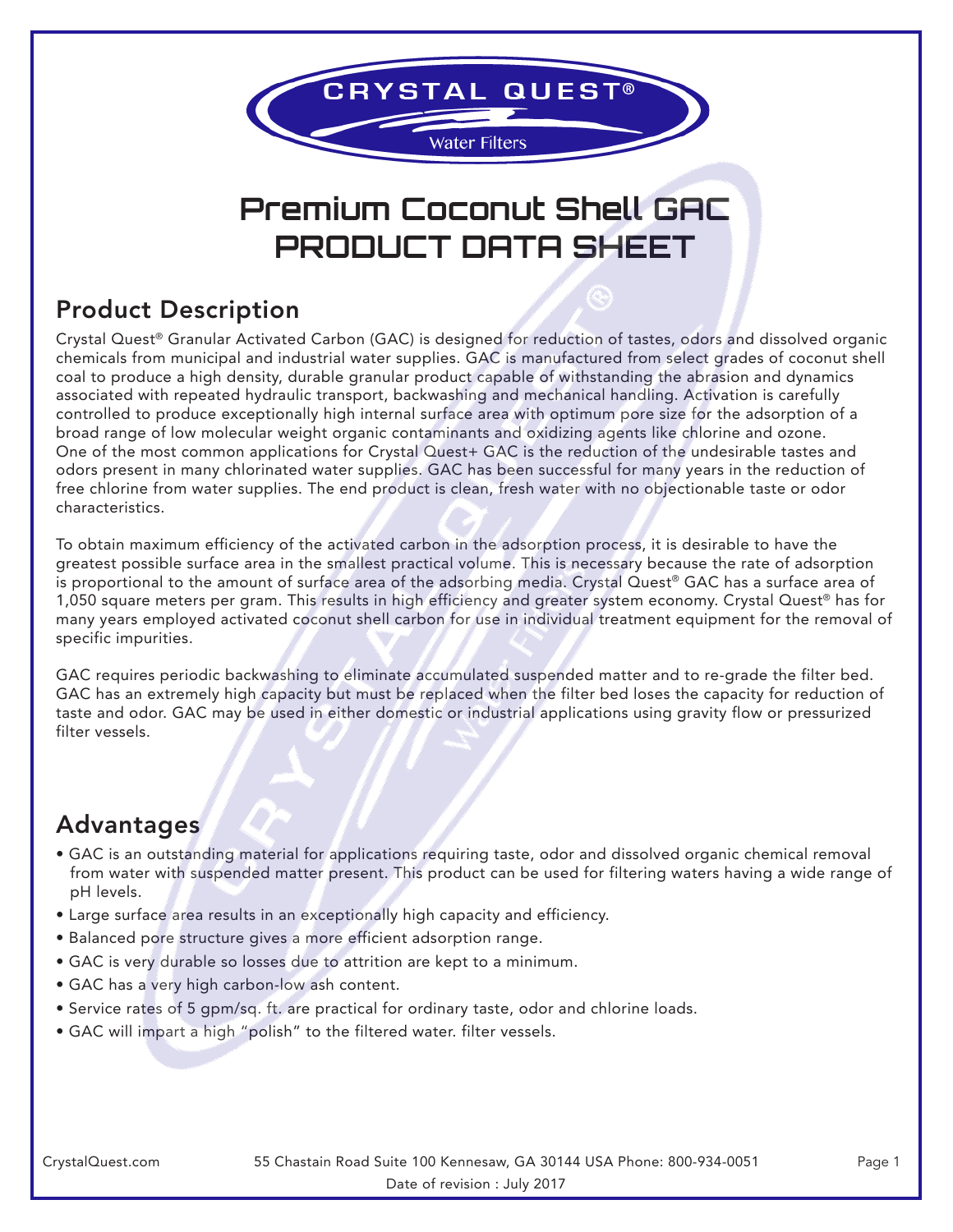### Physical Properties

| Color:                 | <b>Black</b>    |
|------------------------|-----------------|
| Mesh Size:             | $12 \times 40$  |
| <b>Bulk Density:</b>   | 28 lbs./cu. ft. |
| <b>Effective Size:</b> | 0.55-0.75 mm    |
| <b>Ash Content:</b>    | 2.5%            |
| <b>Iodine Number:</b>  | $1,000$ mg/g    |
| Moisture as packed:    | 3%              |
| pH:                    | 10              |

## Physical Properties

NSF/ANSI Standard 61

## Conditions of Operation

Water to be filtered should preferably be free of oil and suspended matter.

The water to be filtered should be relatively free of iron and turbidity for maximum service life.

Water pH range: wide range

Bed depth: 26-30 in.

Freeboard: 50% of bed depth (min.)

Service flow rate: 5 gpm/sq. ft.

Backwash flow rate: 10-12 gpm/sq. ft.

Backwash bed expansion: 30-40% of bed depth

Upon installation, backwash to remove carbon fines before placing unit into service.

#### Service Flow Presssure Drop



55 Chastain Road Suite 100 Kennesaw, GA 30144 USA Phone: 800-934-0051 Page 2 Date of revision : July 2017